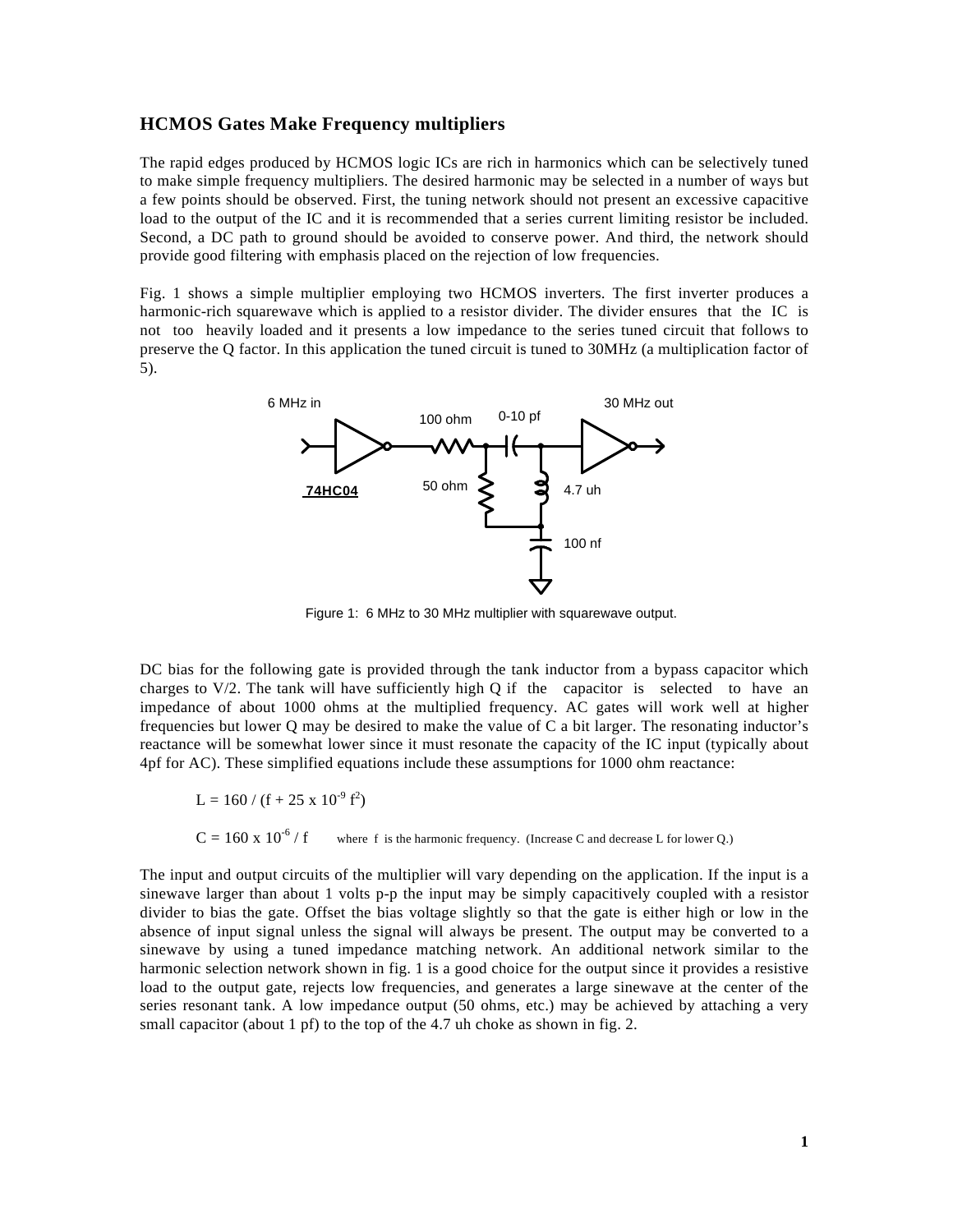

Figure 2: 6 MHz to 30 MHz multiplier with sinewave output.

Note that the output network is tuned to the same frequency as the multiplier network unless two stages of multiplication are desired. The second gate may be left out if a low-level sinewave is adequate.

The frequency synthesizer depicted in fig. 3 illustrates how flip-flops can be used to divide and multiply simultaneously to achieve fractional multiplication factors.



Figure 3 : 6 MHz to 7.5 MHz multiplier

This synthesizer uses a single 7474 flip-flop to convert a 6 MHz input to 7.5 MHz (a multiplication factor of 1.25). The 6 MHz square wave from a clock oscillator is divided by one of the flip-flops and applied to a network similar to fig. 1. The fifth harmonic of 3 MHz (15 MHz) is divided by the second flip-flop to produce 7.5 MHz.

Fig. 4 shows a gated-output multiplier using two nand gates. Network values are selected as before. Gated multipliers are useful when a high on-off ratio at the output frequency is desired since stopping the multiplication process essentially eliminates the frequency. For the best performance choose noninverting gates since the output will be connected to ground through a very low impedance when the multiplier is off reducing the opportunity for harmonics from other stages to find their way into the output tank via the power buss.

.